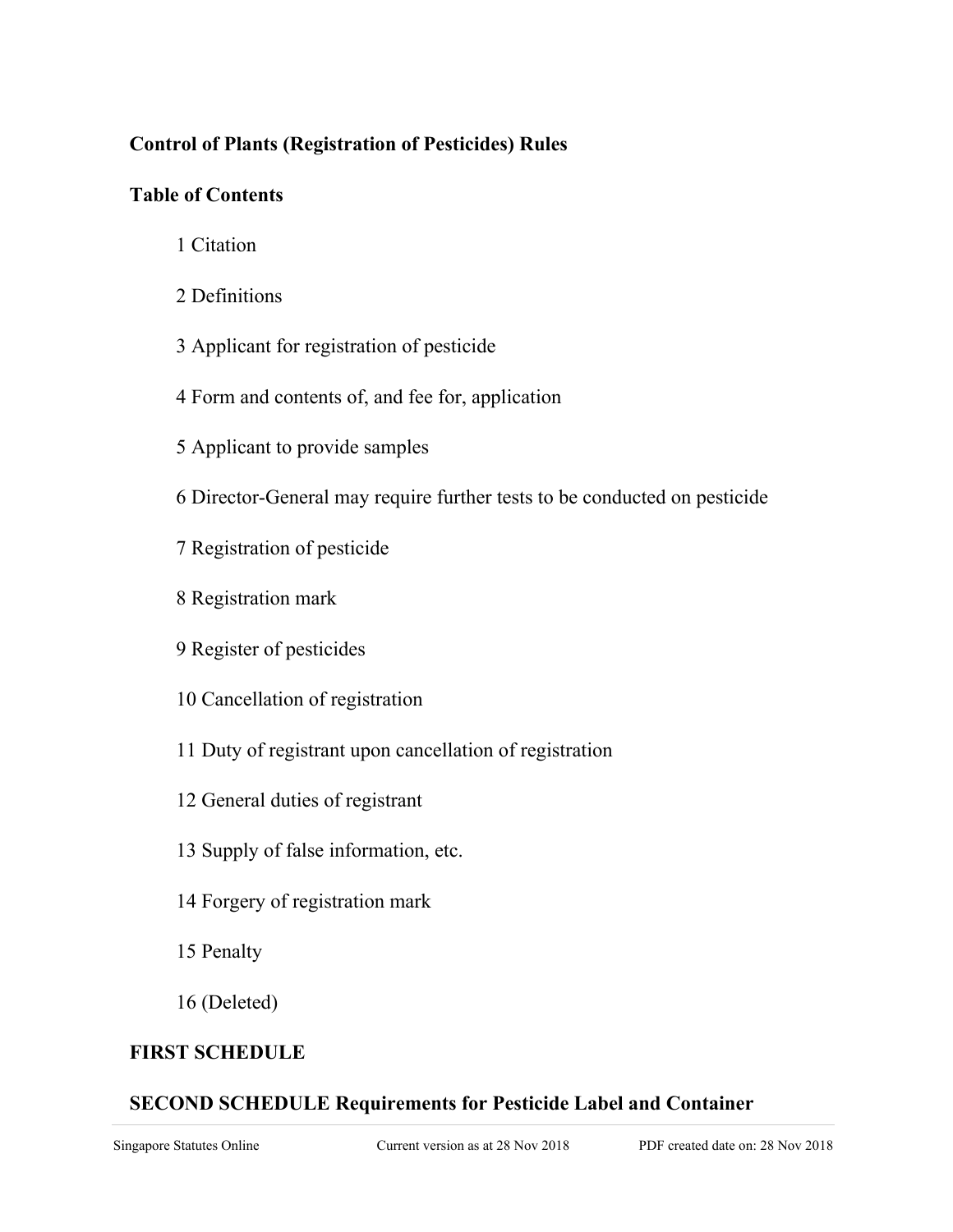### **Legislative History**

## CONTROL OF PLANTS ACT (CHAPTER 57A, SECTION 48)

## CONTROL OF PLANTS (REGISTRATION OF PESTICIDES) RULES

**R 3**

**G.N. No. S 28/1994**

**REVISED EDITION 2000**

(31st January 2000)

[18th February 1994]

#### **Citation**

**1.** These Rules may be cited as the Control of Plants (Registration of Pesticides) Rules.

## **Definitions**

**2.** In these Rules, unless the context otherwise requires —

"active ingredient", in relation to a pesticide, means —

- (*a*) where the pesticide is not a formulated product, the chemical of which the pesticide is comprised; or
- (*b*) where the pesticide is a formulated product, the chemical that is principally responsible, or the chemicals that together are principally responsible, for its biological effects;
- "cultivation of plants" has the same meaning as in the Control of Plants (Cultivation of Plants) (Licensing and Certification) Rules (R 2); *[S 356/2004 wef 01/07/2004]*
- "label" means any printed statement appearing on or affixed to a container or package in which a pesticide is sold or supplied;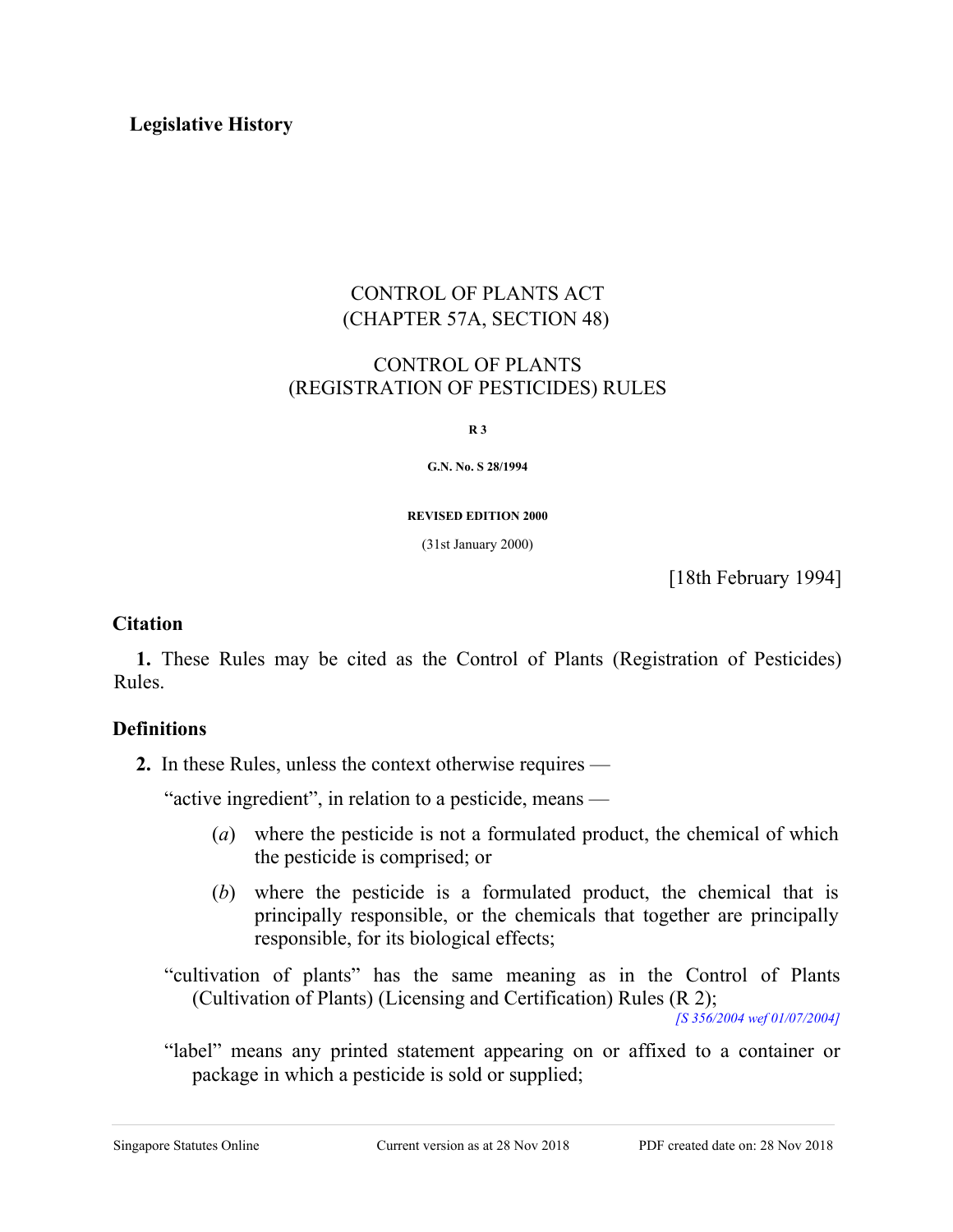"registrant" means the person who has applied for and secured the registration under these Rules of a pesticide for use in the cultivation of plants in Singapore.

## **Applicant for registration of pesticide**

**3.**—(1) An application for the registration under these Rules of a pesticide for use in the cultivation of plants in Singapore may be made by any person who —

- (*a*) manufactures, imports, distributes, supplies or sells the pesticide;
- (*b*) carries on business in Singapore; and
- $(c)$  is
	- (i) registered under the Business Registration Act (Cap. 32); or
	- (ii) a company incorporated or a corporation registered under the Companies Act (Cap. 50).

(2) No person shall distribute, supply, sell or expose or offer for sale any pesticide for use in the cultivation of plants in Singapore unless the pesticide has been registered under these Rules.

(3) Any person who contravenes paragraph (2) shall be guilty of an offence.

*[S 356/2004 wef 01/07/2004]*

## **Form and contents of, and fee for, application**

**4.**—(1) Every application for the registration of a pesticide under these Rules shall be made in such form as the Director-General may provide and shall be accompanied by a fee of \$465.

#### *[S 356/2004 wef 01/07/2004]*

(2) Subject to paragraph (3), every application for the registration of a pesticide shall contain the following information:

- (*a*) the name and address of the applicant;
- (*b*) the trade name or the brand name under which the pesticide is to be sold or supplied;
- (*c*) the name by which the pesticide is commonly known or referred to;
- (*d*) the composition of the pesticide and the chemical name of every constituent of the pesticide, whether active or inert;
- (*e*) the uses of the pesticide for which registration is being sought and its efficacy for each of such uses;
- (*f*) the physical and chemical properties of the pesticide and its active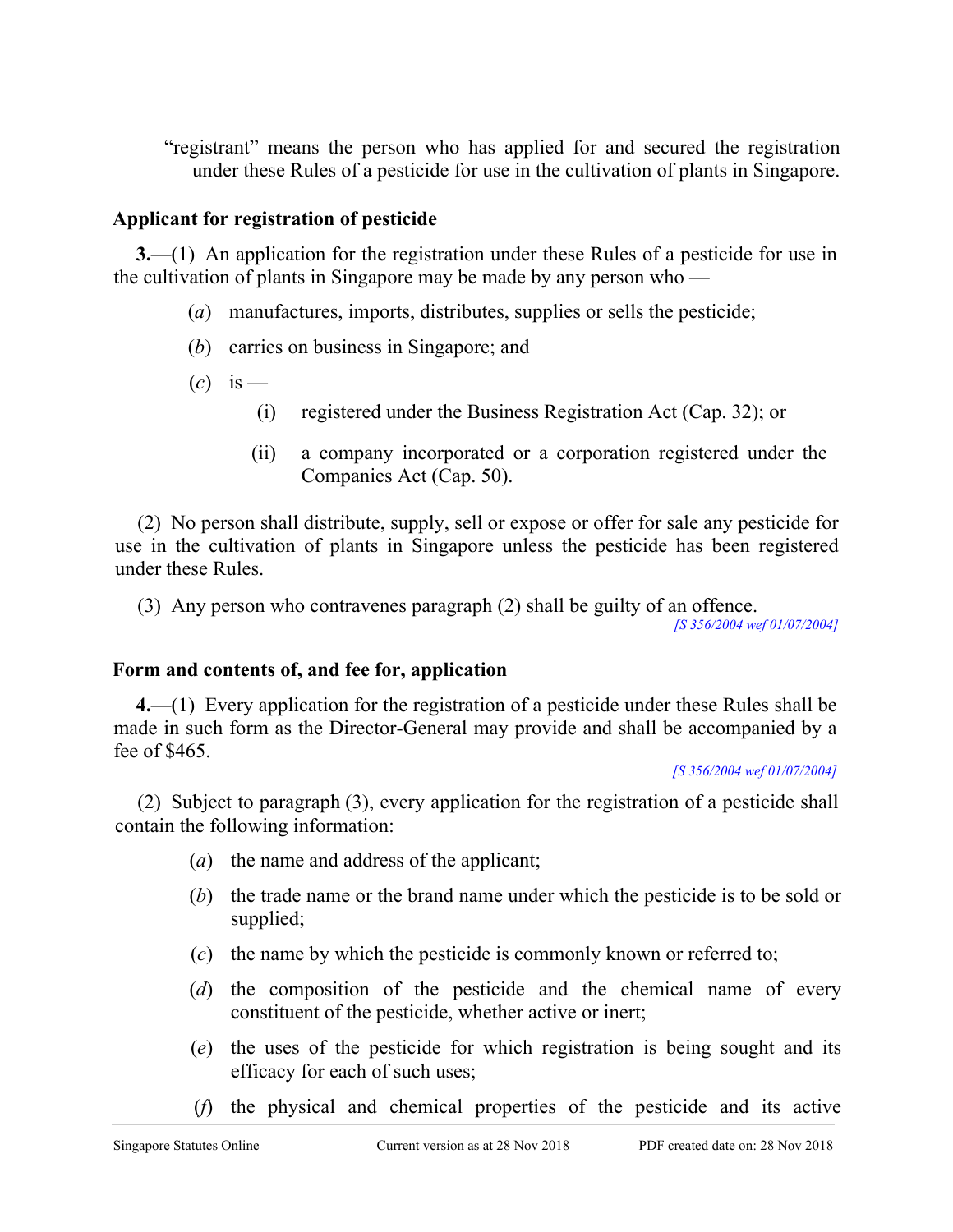ingredient;

- (*g*) the method for the determination of the content of the active ingredient in the pesticide;
- (*h*) the toxicological effect of the pesticide, its active ingredient and the residues thereof on mammals, wildlife, aquatic organisms and non-target organisms;
- (*i*) the environmental fate data of the pesticide, including data relating to the degree of persistence, retention, movement and metabolic breakdown of its active ingredient in the environment;
- (*j*) the chemistry of the residue of the pesticide and its active ingredient in crops and the methods for the detection and analysis of such residue in crops;
- (*k*) the methods for the application of the pesticide, including the safety measures to be taken when applying the pesticide;
- (*l*) the antidote to the pesticide, if any, and first aid instructions in case of poisoning by the pesticide;
- (*m*) the methods for the detoxification or neutralisation of the pesticide or its active ingredient in the environment and for the disposal of the pesticide;
- (*n*) whether the pesticide has been registered or approved (however described) for use in the cultivation of plants in any foreign country and if so  $-$ 
	- (i) the name of the foreign country;
	- (ii) the limitations, if any, imposed in the foreign country on the use of the pesticide; and
	- (iii) any information relating to the residue tolerances of the pesticide as may have been derived from its use in the foreign country;
- (*o*) whether approval has been obtained from the relevant authorities in Singapore for the manufacture or import of the pesticide; and
- (*p*) such other information as the Director-General may require.

(3) The Director may, in any particular case, waive the requirement for the provision of any of the information referred to in paragraph (2)(*f*) to (*n*) where he is satisfied that the lack of such information will not impair his assessment as to whether the pesticide satisfies the requirements for registration as specified in rule 7(1)(*b*).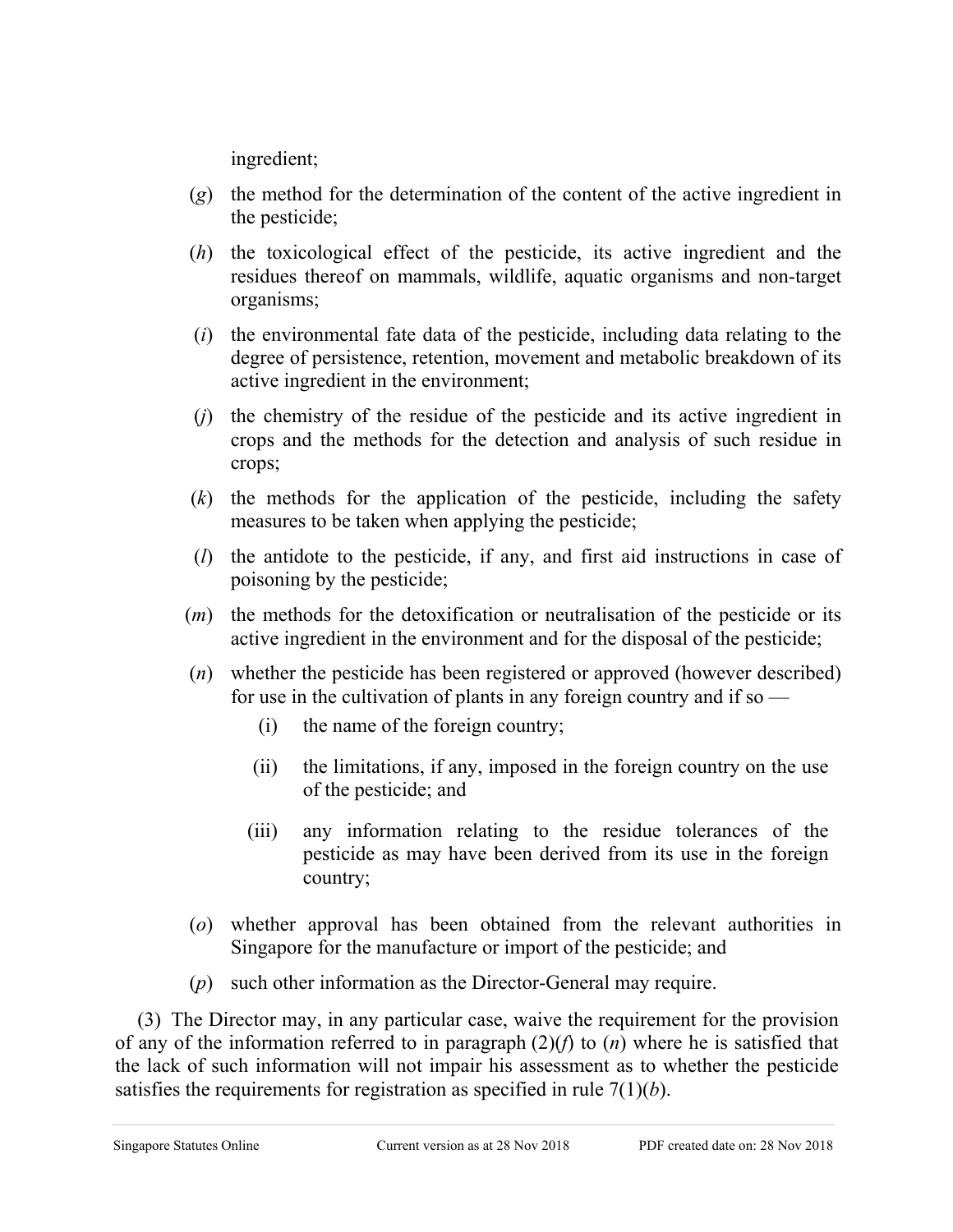(4) The fee paid under this rule shall not be refundable.

# **Applicant to provide samples**

**5.** Every applicant for the registration of a pesticide under these Rules shall, unless otherwise directed by the Director-General, provide the Director-General with —

- (*a*) a sample each of the pesticide and its active ingredient in such amount and in such manner as the Director-General may require for the purpose of analysis;
- (*b*) a copy of any report made after any test or laboratory or field experiment conducted (whether in Singapore or elsewhere) in relation to the use or effect of the pesticide; and
- (*c*) a sample of the container and package in which the pesticide is to be sold or supplied and any label which is to be printed on or affixed to the container or package.

# **Director-General may require further tests to be conducted on pesticide**

**6.** Upon receiving an application under rule 3, the Director-General may, in his discretion, direct the applicant or any other person, testing authority or organisation appointed by the Director-General, to conduct further tests on the pesticide or its active ingredient under local conditions to —

- (*a*) verify any of the information provided by the applicant under rule  $4(2)(e)$ to (*m*) in respect of the composition, chemistry, properties, use, efficacy, effect and environmental fate of the pesticide or its active ingredient;
- (*b*) verify any information relating to the pesticide or its active ingredient as contained in any report provided by the applicant under rule 5(*b*); or
- (*c*) determine any information relating to the pesticide or its active ingredient which the applicant has been unable to provide.

# **Registration of pesticide**

**7.**—(1) Subject to paragraphs (1A) and (1B), the Director-General may, in his discretion and subject to such terms and conditions as he may think fit to impose, register a pesticide for use in the cultivation of plants in Singapore if he is satisfied —

- (*a*) that the applicant has, subject to rule 4(3), provided all the information required under rule 4(2) in his application and that the information so provided is correct in all material particulars;
- (*b*) that, having regard to the information provided by the applicant and the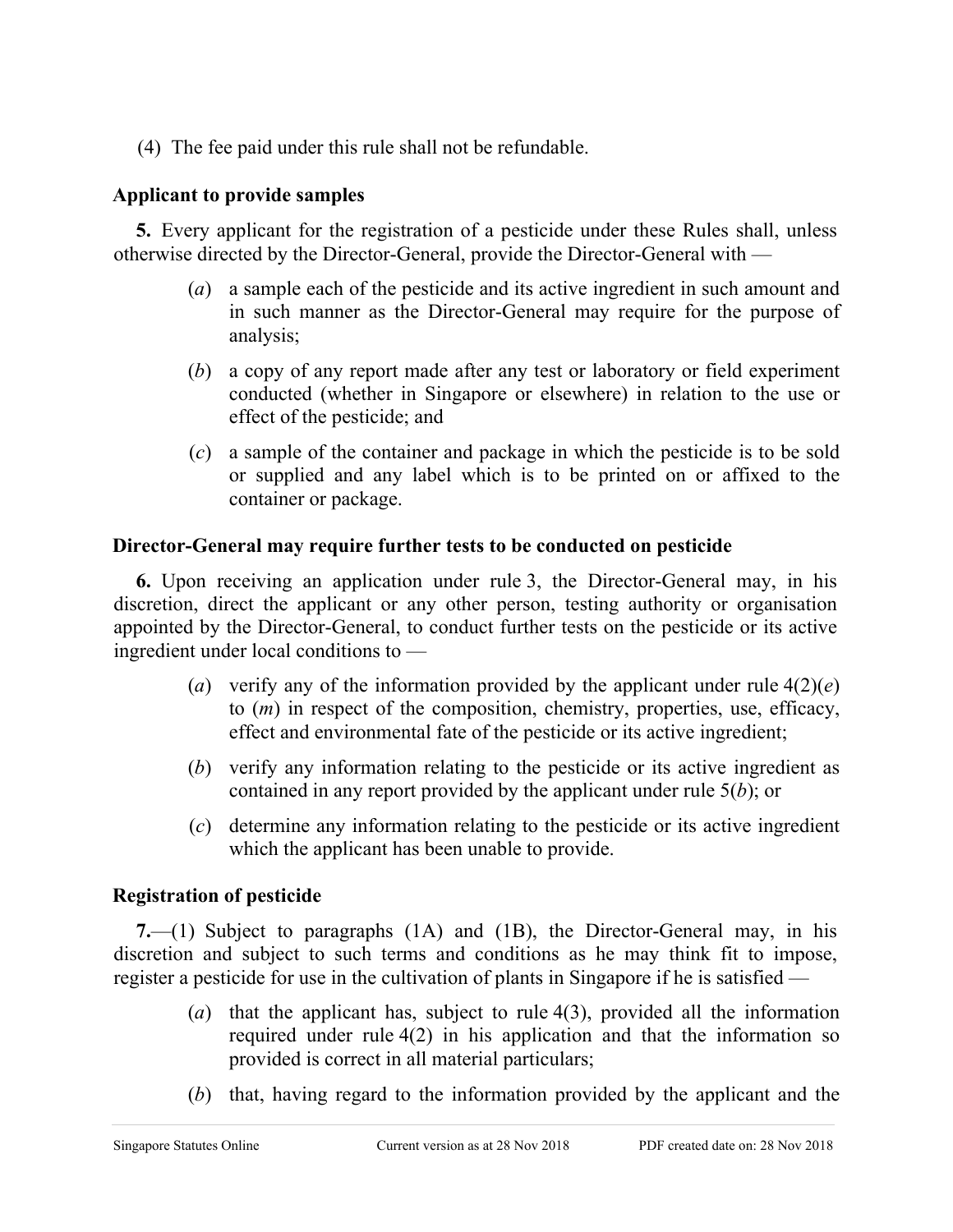result of any test conducted under rule 6, the pesticide will be effective if applied for its represented uses in the cultivation of plants and if so used will not constitute undue hazard to —

- (i) persons exposed to it or to its residues or consuming or otherwise using any product containing its residues;
- (ii) the environment;
- (iii) persons applying or using it;
- (iv) the plants in the cultivation of which it is to be used; and
- (v) animals or living organisms (not being the target of the pesticide) which may be exposed to it or to its residues; and
- (*c*) that the container, in which the pesticide is to be sold or supplied and the label printed thereon or affixed thereto, conforms with the requirements specified in the Second Schedule.
- $(1A)$  Where
	- (*a*) a registrant of a pesticide has provided the Director-General with information relating to the safety or efficacy of the pesticide under rule 4, 5 or 6; and
	- (*b*) the Director-General has registered the pesticide under this rule,

the Director-General shall not, for a period of 10 years from the date on which he registered the pesticide, when considering an application by any other person to register any other pesticide with the same or a similar chemical composition, treat the registration of the pesticide as a factor favourable to the granting of the other person's application, except with the consent of the registrant.

*[S 356/2004 wef 01/07/2004]*

 $(1B)$  Where —

- (*a*) a registrant of a pesticide has
	- (i) provided the Director-General with information relating to the safety or efficacy of a pesticide under rule 4, 5 or 6;
	- (ii) made an application in a foreign country for the pesticide to be registered or approved (however described) for use in the cultivation of plants in the foreign country; and
	- (iii) provided information relating to the safety or efficacy of the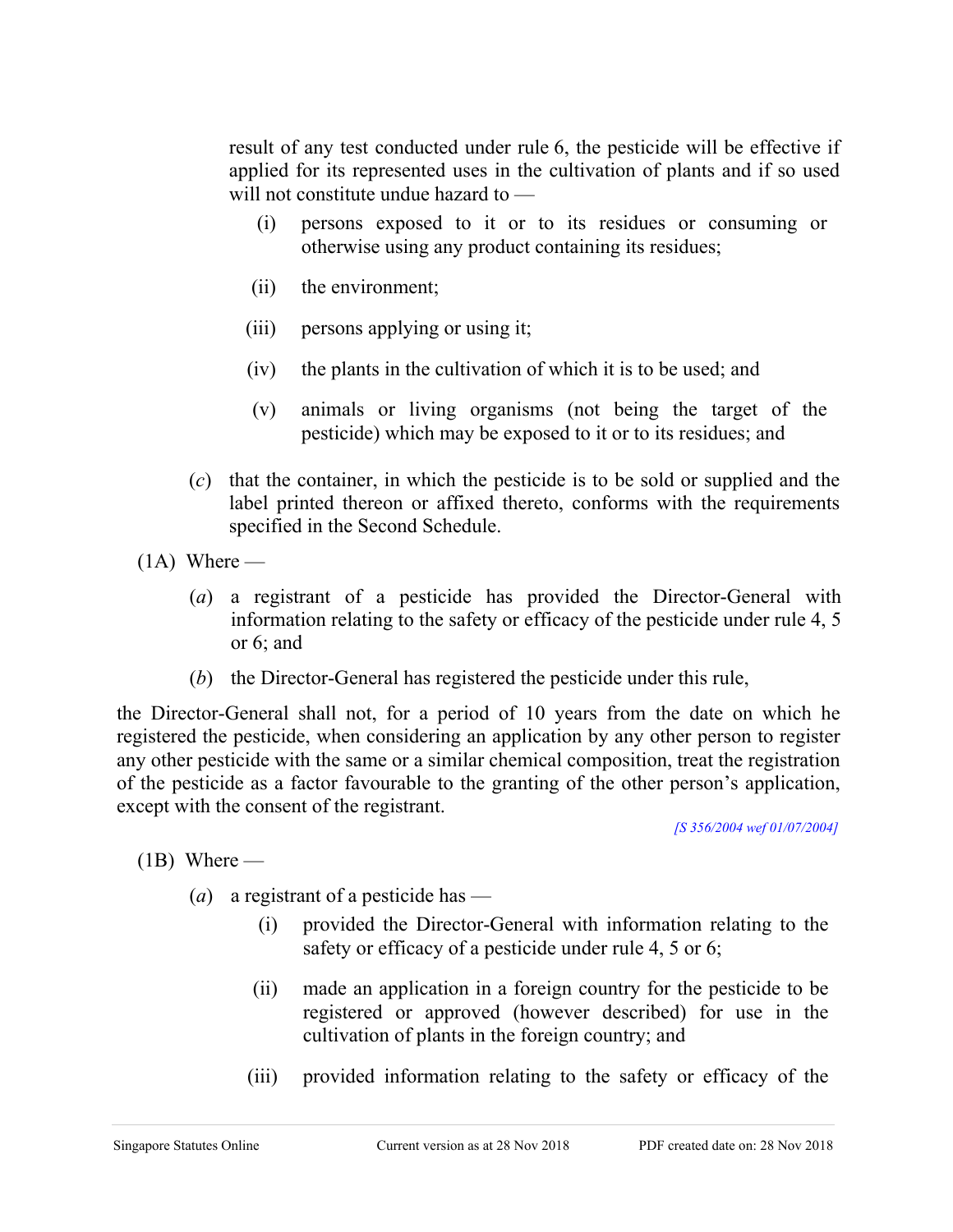pesticide in support of the application in the foreign country;

- (*b*) the Director-General has registered the pesticide under this rule; and
- (*c*) the application referred to in sub-paragraph (*a*)(ii) has been granted,

the Director-General shall not, for a period of 10 years from the date on which he registered the pesticide or the date on which the application referred to in subparagraph (*a*)(ii) was granted, whichever is the later, when considering an application by any other person to register any other pesticide with the same or a similar chemical composition, treat the granting of the application referred to in sub-paragraph (*a*)(ii) as a factor favourable to the granting of the other person's application, except with the consent of the registrant.

*[S 356/2004 wef 01/07/2004]*

(2) Notwithstanding paragraphs (1), (1A) and (1B), the Director-General may refuse to register the pesticide without assigning any reason.

(3) The Director-General shall inform the applicant in writing as to whether his application for the registration of the pesticide is granted or refused.

- (4) Upon registering a pesticide under these Rules, the Director-General shall
	- (*a*) assign a registration number to the pesticide;
	- (*b*) issue a certificate of registration of the pesticide to the applicant;
	- (*c*) make a record of the registration of the pesticide in the register to be maintained by him under rule 9; and
	- (*d*) as soon as practicable, cause a notification of the registration to be published in the *Gazette* for general information.

(5) The registration of a pesticide shall take effect from the date stated in the certificate of registration.

# **Registration mark**

**8.**—(1) Where a pesticide has been registered by the Director-General under rule 7, the registrant shall cause a registration mark to be printed on the label which is printed on or affixed to every container or package in which the pesticide is to be sold or supplied.

*[S 356/2004 wef 01/07/2004]*

(2) The registration mark shall be in such form and shall contain such particulars as the Director-General may require.

# **Register of pesticides**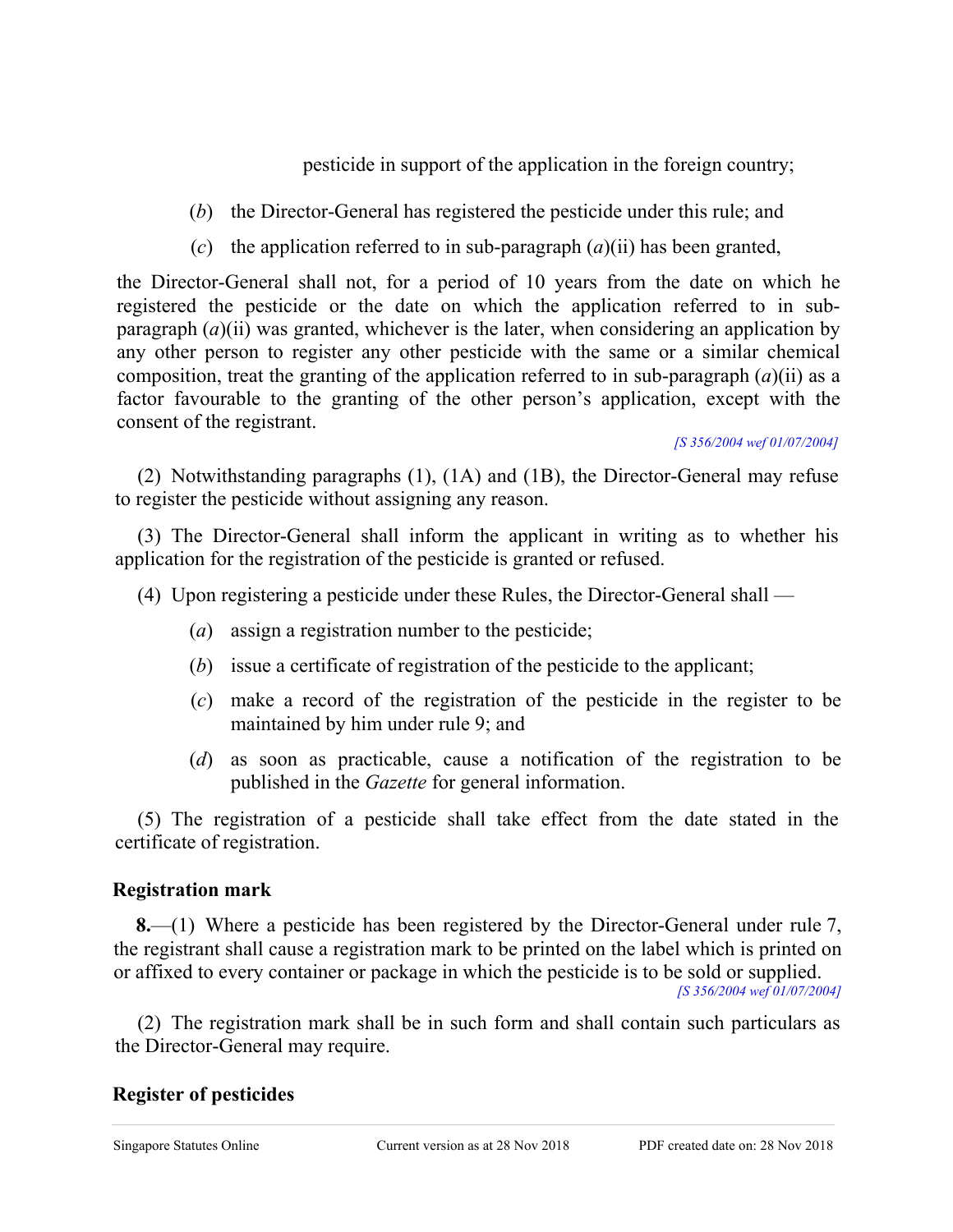**9.**—(1) The Director-General shall maintain, in such form as he thinks fit, a register of all pesticides which have been registered under these Rules.

(2) Any person may, with the approval of the Director-General or an officer authorised by him, inspect the register or obtain from the Director-General or the authorised officer any information contained therein in respect of any registered pesticide.

## **Cancellation of registration**

**10.**—(1) The Director-General may, subject as hereinafter provided, cancel the registration of a pesticide if he is satisfied —

- (*a*) that, having regard to any information received by him subsequent to the registration of the pesticide concerning the effects thereof, the hazards arising from the use of the pesticide in the cultivation of plants outweighs the advantages thereof;
- (*b*) that the registrant has procured the registration of the pesticide by providing any information or document or making any statement or representation, which is false;
- (*c*) that the registrant has failed to comply with any of the conditions subject to which the pesticide has been registered;
- (*d*) that the container or package in which the pesticide is being sold and the label printed thereon or affixed thereto do not comply with the requirements of these Rules;
- (*e*) that the use of the pesticide is being advertised in a manner that is false, misleading or deceptive;
- (*f*) that the registrant has ceased to manufacture, import or distribute the pesticide for a period exceeding one year; or
- (*g*) that the registrant has contravened or failed to comply with any of the provisions of the Act or these Rules.

(2) The Director-General shall not cancel the registration of a pesticide under this rule unless he has —

- (*a*) not less than 2 weeks before cancelling the registration of the pesticide, served on the registrant a written notice of his intention to do so and the grounds therefor; and
- (*b*) considered any written explanation which the registrant may give within such time as may be specified in the notice.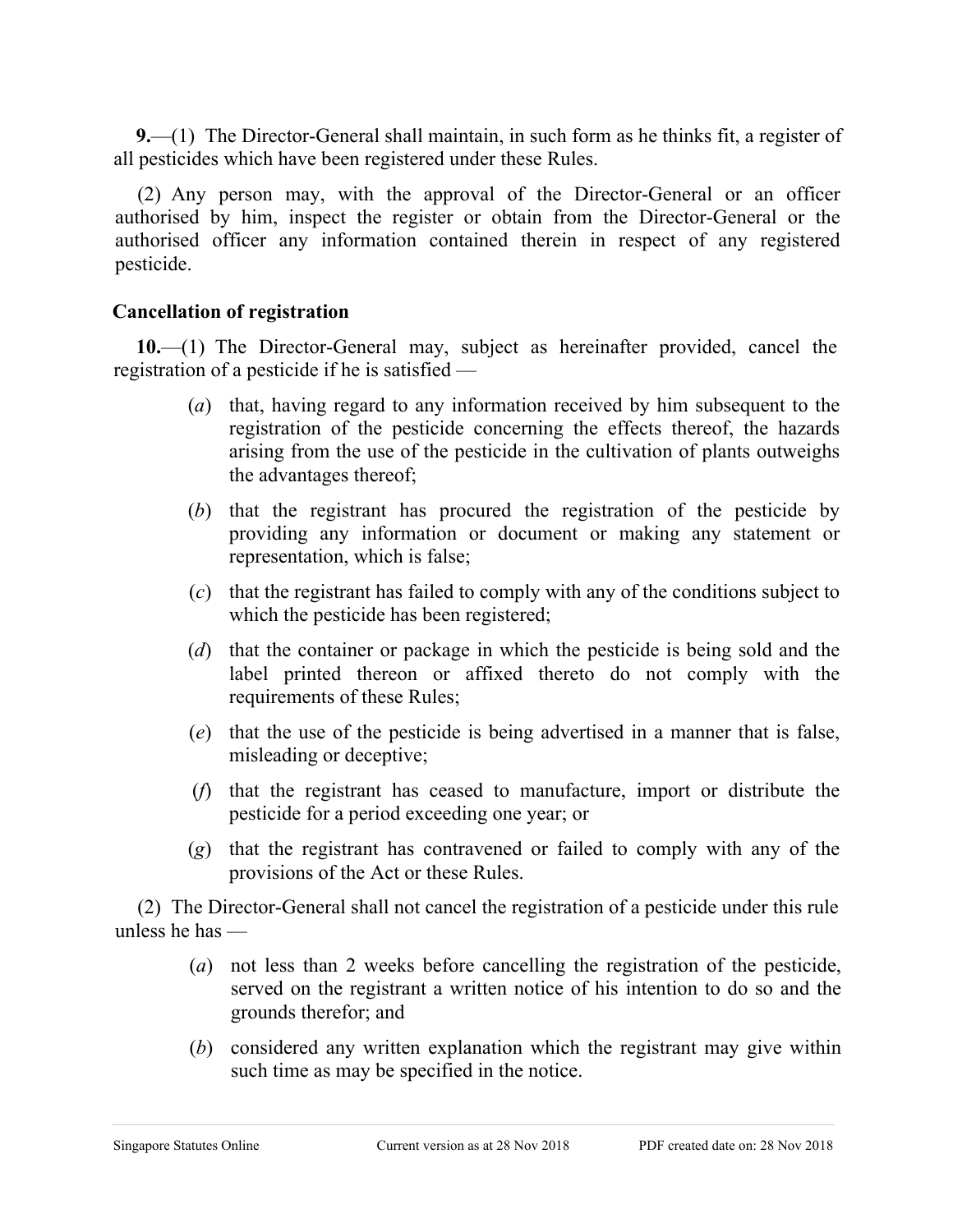(3) Where the registrant to whom a notice has been served under paragraph  $(2)(a)$ submits a written explanation to the Director-General under paragraph (2)(*b*) within the time given to him to do so, the Director-General may, at the request of the registrant, grant him an opportunity to show cause at such time and place as may be specified by the Director-General as to why the registration of pesticide should not be cancelled.

(4) If, upon considering the written explanation submitted by the registrant under paragraph  $(2)(b)$  and upon considering any further explanation that may have been made by the registrant under paragraph (3), the Director-General is satisfied that the registration of the pesticide should not be cancelled, the Director-General may, subject to such terms and conditions which he may think fit to impose, withhold the cancellation of the registration of the pesticide.

(5) If no written explanation is submitted to the Director-General by the registrant under paragraph  $(2)(b)$  within the time given to him to do so, or if, upon considering the written explanation submitted by the registrant under paragraph (2)(*b*) and upon considering any further explanation that may have been made by him under paragraph (3), the Director-General is nevertheless of the opinion that the registration of the pesticide should be cancelled, the Director-General may cancel the registration of the pesticide.

(6) Where the Director-General has cancelled the registration of a pesticide under this rule, he shall —

- (*a*) by notice in writing inform the registrant to that effect; and
- (*b*) as soon as practicable publish in the *Gazette* and one local newspaper a notice to the effect that the registration of the pesticide has been cancelled and the effective date thereof.

## **Duty of registrant upon cancellation of registration**

**11.**—(1) Upon the cancellation of the registration of a pesticide under rule 10, the registrant shall, unless the Director-General otherwise directs, forthwith take such steps as are reasonable and necessary to have the registration mark removed, cancelled or obliterated from every container, package or label on which he has printed the registration mark.

(2) Any person who contravenes or fails to comply with paragraph (1) shall be guilty of an offence.

## **General duties of registrant**

**12.**—(1) It shall be the duty of a registrant to —

(*a*) ensure that every container in which the pesticide is sold or supplied and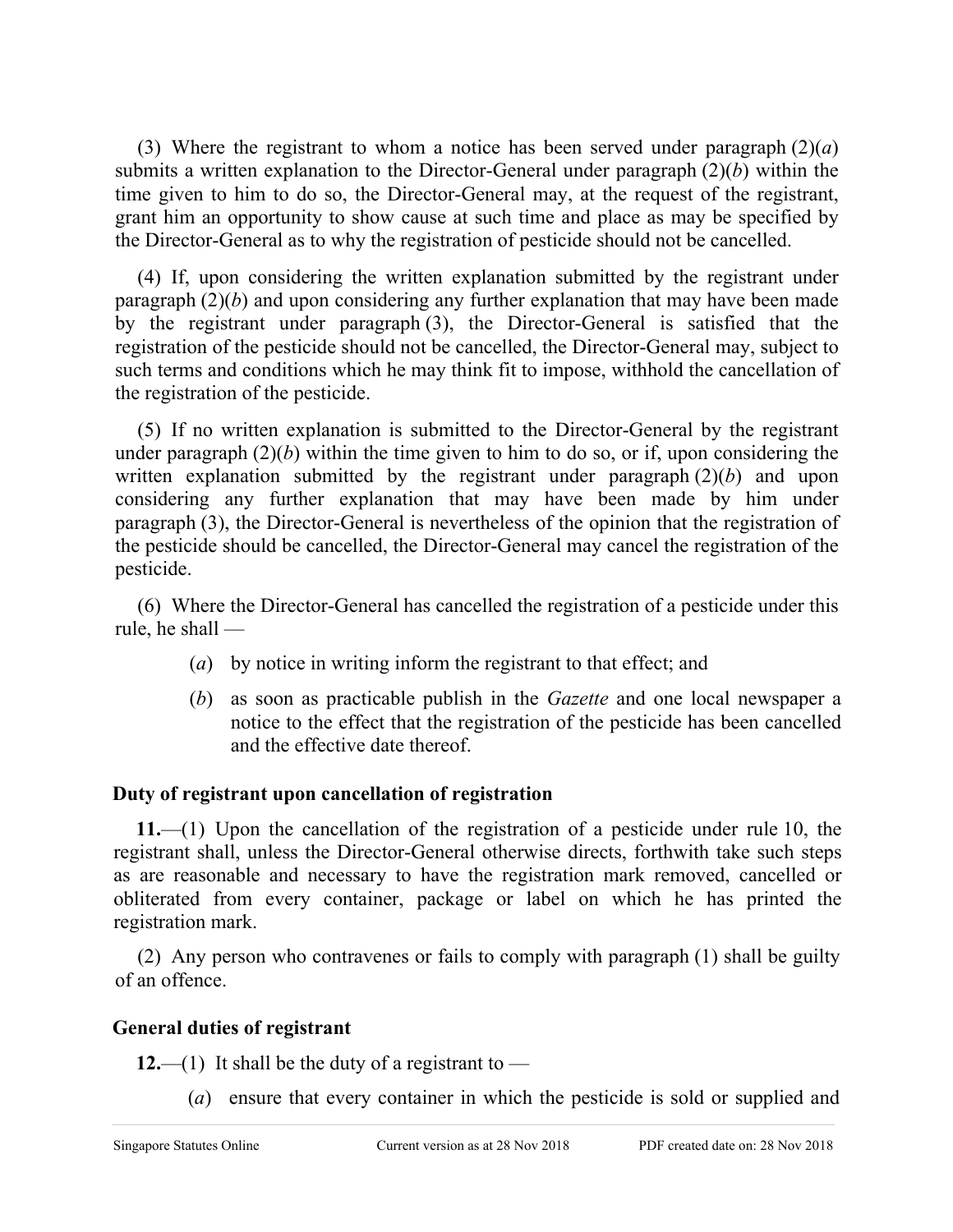the label appearing thereon or affixed thereto complies with the requirements specified in the Second Schedule;

- (*b*) inform the Director-General forthwith if he should cease to manufacture, import or distribute the pesticide in Singapore; and
- (*c*) inform the Director-General forthwith if, subsequent to the registration of the pesticide, there is any change in any of the particulars provided by him under rule 4(2).

(2) Any registrant who contravenes or fails to comply with paragraph (1) shall be guilty of an offence.

#### **Supply of false information, etc.**

**13.** Any person who, being required by or by virtue of these Rules to provide any information or to make any declaration, statement or representation or to produce any document or who, for the purpose of securing the registration of a pesticide under these Rules —

- (*a*) provides any information or makes or presents any declaration, statement or representation which, to his knowledge, is false in any material particular; or
- (*b*) produces any document which, to his knowledge, is false in any material particular or has not been made by the person by whom it purports to have been made, or has been in any way altered or tampered with,

shall be guilty of an offence.

## **Forgery of registration mark**

 $14.$ —(1) No person shall —

- (*a*) forge or counterfeit a registration mark;
- (*b*) print on or affix to any container, package or label a forged or counterfeit registration mark; or
- (*c*) distribute, supply, sell or expose or offer for sale any unregistered pesticide the container, package or label of which bears a forged or counterfeit registration mark.
- (2) Any person who contravenes paragraph (1) shall be guilty of an offence.

*[S 356/2004 wef 01/07/2004]*

#### **Penalty**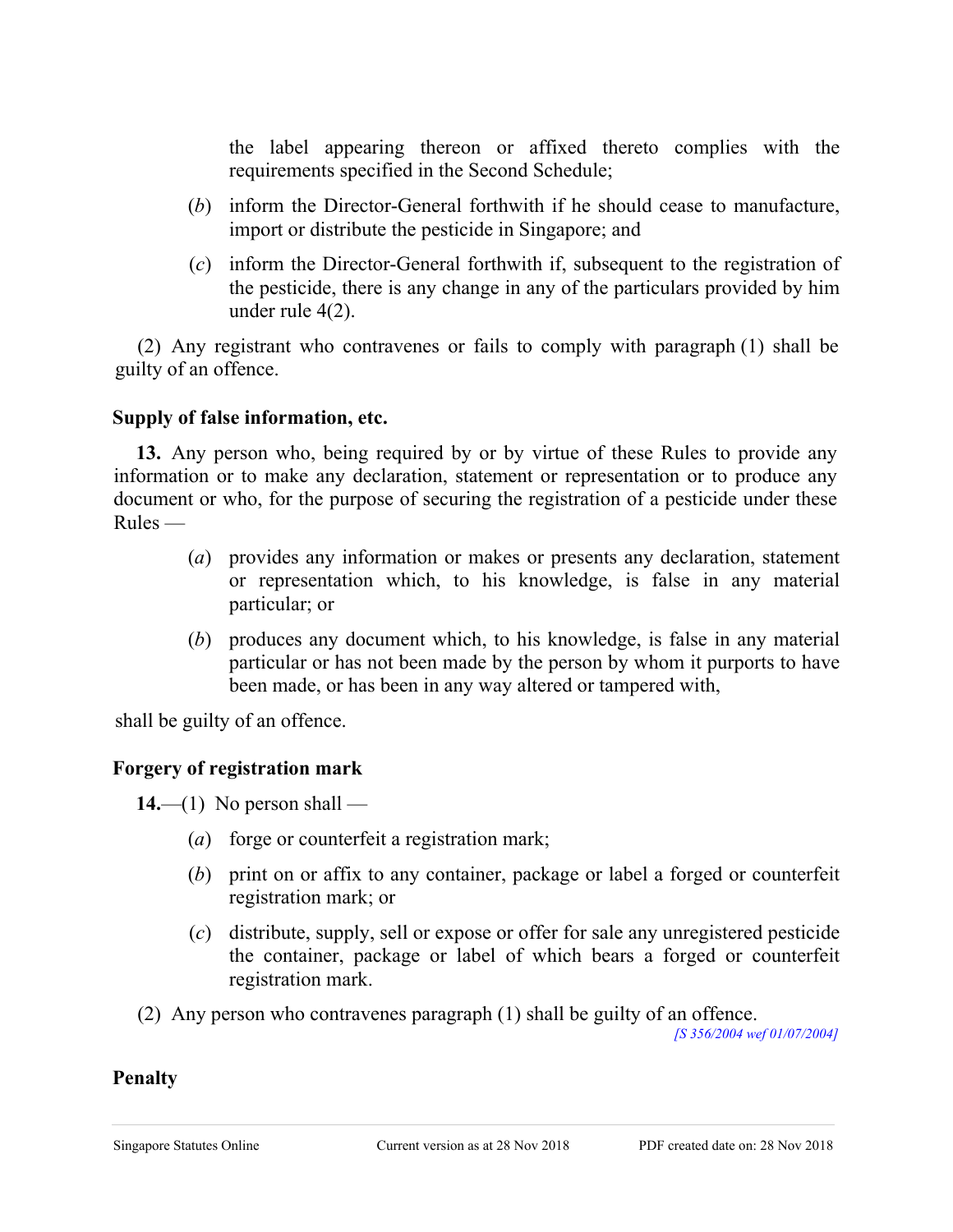**15.** Any person who is guilty of an offence under these Rules shall be liable on conviction to a fine not exceeding \$10,000 or to imprisonment for a term not exceeding 3 years or to both.

**16.** [*Deleted by S 356/2004 wef 01/07/2004*]

#### FIRST SCHEDULE

[*Deleted by S 356/2004, wef 01/07/2004.]*

#### SECOND SCHEDULE

Rules  $7(1)(c)$  and  $12(1)(a)$ 

#### REQUIREMENTS FOR PESTICIDE LABEL AND CONTAINER

#### 1. *Requirements for pesticide label*

(1) There shall be printed on or affixed to every container or package in which any pesticide intended for use in the cultivation of plants is to be sold or supplied, a label stating clearly in English and one of the other official languages of Singapore —

- (*a*) the trade name or the brand name under which the pesticide is to be sold or supplied;
- (*b*) the composition of the pesticide and the chemical name of every constituent of the pesticide, whether active or inert;
- (*c*) the type of formulation of the pesticide;
- (*d*) the type of crop in the cultivation of which the pesticide may be used or applied;
- (*e*) the directions for the use of the pesticide together with the safety measures to be taken when applying the pesticide;
- (*f*) in the case of a pesticide to be used on food crops, the recommended interval before the last application of the pesticide and the harvest of the crop;
- (*g*) the relevant hazard and caution statements and graphic symbols recommended by the WHO/FAO Hazard Classification Code;
- (*h*) the antidote to the pesticide, if any, and first aid instructions in case of poisoning by the pesticide;
- (*i*) the net weight and volume of the pesticide in the container in which it is sold or supplied;
- (*j*) the name and address of the Singapore manufacturer, importer, distributor, supplier or seller of the pesticide who applied for the pesticide to be registered; and

*[S 356/2004 wef 01/07/2004]*

(*k*) any other information that the Director-General may require.